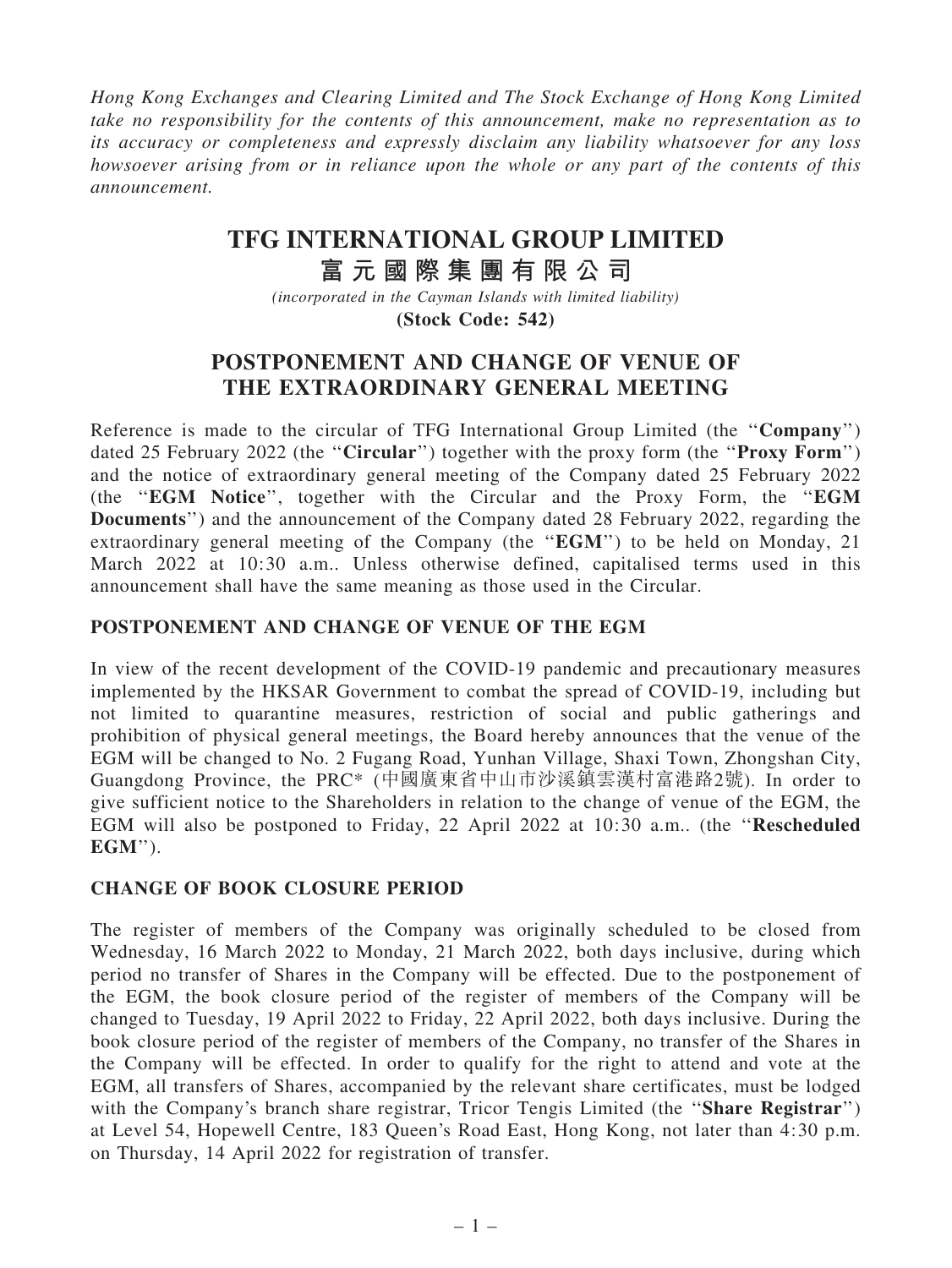#### INFORMATION OF THE RESCHEDULED EGM

The Proxy Form was issued in conjunction with the EGM Notice on 25 February 2022, and shall remain valid for the Rescheduled EGM. If a Shareholder has completed and returned the Proxy Form in accordance with the instructions printed thereon, such Proxy Form shall remain valid and such Shareholder is not required to submit a separate form of proxy. Shareholders who have not yet returned the Proxy Form are requested to complete and return the Proxy Form together with the power of attorney or other authority (if any) in accordance with the instructions printed thereon, and deposited at the Company's branch share registrar, Tricor Tengis Limited, at Level 54, Hopewell Centre, 183 Queen's Road East, Hong Kong, not less than 48 hours before the time scheduled for convening the Rescheduled EGM.

The Board also hereby announces some additional arrangements for the Rescheduled EGM as follows:

- (1) Shareholders shall continue to be entitled to physically attend the Rescheduled EGM in person or appoint proxy to act and vote physically at the Rescheduled EGM.
- (2) All Shareholders whose names are registered on the Company's register of members (the ''Registered Shareholders'') can view and listen to the Rescheduled EGM through a live video broadcast operated by the Share Registrar's online system (the ''Online Platform'') of the Rescheduled EGM which can be accessed by a computer, tablet or any browser enabled device through the designated URL link. However, such Shareholders will not be considered as attending the Rescheduled EGM in person and will not be counted as part of the quorum under the articles of association of the Company nor be allowed to cast their votes by electronic means at the Rescheduled EGM. Such Shareholders could cast their votes by submitting the Proxy Form and appointing the chairman of the Rescheduled EGM to cast the votes on their behalf. Submission of the Proxy Form must be made not less than 48 hours before the time scheduled for convening the Rescheduled EGM in accordance with the instructions printed thereon.
- (3) Shareholders whose Shares are deposited with CCASS (and thus such Shares are registered under the name of HKSCC Nominees Limited) (the ''Non-registered Shareholders'') can cast their votes by contacting and instructing their banks, brokers, custodians, nominees or HKSCC Nominees Limited (together the ''Intermediary'') to do so. If they want to attend the Rescheduled EGM in person, they can contact and instruct the Intermediary to appoint themselves as proxies to physically attend the Rescheduled EGM. Any Non-registered Shareholders who has been thus appointed as proxies to physically attend the Rescheduled EGM but has chosen not to do so in the end can view and listen to the Rescheduled EGM by providing their e-mail addresses to their Intermediary before the deadline set by the relevant Intermediary. Relevant information including login details to access the Online Platform will be sent by the Share Registrar to the e-mail addresses provided by such Non-registered Shareholders. However, such Non-registered Shareholders will not be considered as attending the Rescheduled EGM in person and will not be counted as part of the quorum under the articles of association of the Company nor be allowed to cast their votes by electronic